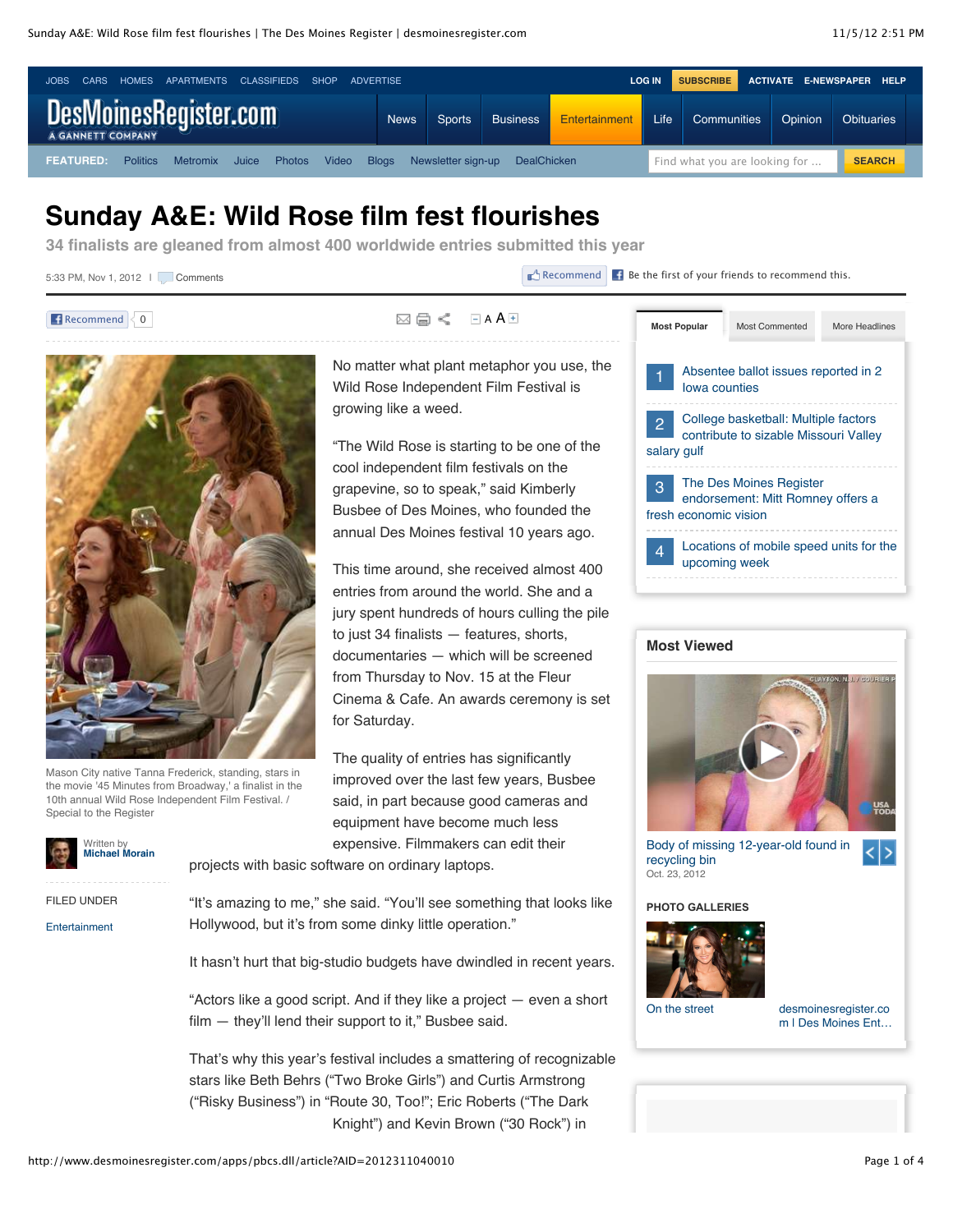#### **10th Annual Wild Rose Independent Film Festival**

**WHEN:** The eight-day festival begins Thursday at the Fleur Cinema & Cafe, 4545 Fleur Drive. **INFO:** Find a complete schedule of screenings, awards events, workshops (with actor Tom Bower) and more at www.wildrosefilmfest.com

#### **RELATED LINKS**

[Sunday A&E: Behind the Scene](http://www.desmoinesregister.com/article/20121104/ENT/311040012)

[Sunday A&E: Pick 6 \(The best bets for the week](http://www.desmoinesregister.com/article/20121104/ENT/311040011) ahead)

"This Shining Night"; and Steve Guttenberg ("Police Academy") and Beverly D'Angelo ("European Vacation") in "I (Heart) Shakey." This year's festivalgoers will also see the world premiere of a British thriller called "Confine," a day before it's screened in its filmmakers' native country.

But Busbee received a higher percentage of Iowa-based films than ever, despite the recent brouhaha over tax credits for the Iowa film industry.

"Filmmaking never went away," she said.

"Sure, we can't have the really huge films unless we get some state support, but there are still tons of smaller projects all across the state."

#### **HIGHLIGHTS**

Here are a few of the festival films with Iowa connections:

**• "America's Darling"** documents the life of the influential Des Moines Register cartoonist and pioneering conservationist Jay "Ding" Darling, who won two Pulitzer Prizes during his career here in Iowa. Producer Samuel Koltinsky boiled down three years of research, 12,000 cartoons and 300 hours of audio recordings into the 75-minute film, which received its premiere last month at the Temple for Performing Arts. 7 p.m. Nov. 11 (followed by a panel discussion about conservation) and 8:15 p.m. Nov. 15 (followed by a talk with Koltinsky).

**• "Shimmer,"** which was shot in 1993 in Toledo and Waterloo, tells the fictional story of a young boy at a 1950s juvenile home whose unusual perspective helps him survive. 5 p.m. Nov. 11 (followed by a talk with director John Hanson and star Tom Bower) and 7:30 p.m. Nov. 12.

**• "I (Heart) Shakey"** is a comedy about a 10-year-old girl and her dog, starring Steve Guttenberg, Beverly D'Angelo and Rylie Behr of Grimes. 12:45 p.m. Saturday (followed by a talk with Behr) and 5:30 p.m. Nov. 13.

**• "Just 45 Minutes from Broadway"** traces the blurry line between one showbiz family's acting careers and their real lives. It features Mason City native Tanna Frederick, who works in Hollywood and founded an Iowa film initiative called Project Cornlight. 8:50 p.m. Friday and 5:30 p.m. Nov. 15 (followed by a talk with Frederick and film editor Ron Vignone).

**• "The Vindication of Ronald Clay"** ties together the stories of five patrons at a coffee shop. The film — part sci-fi, part drama, part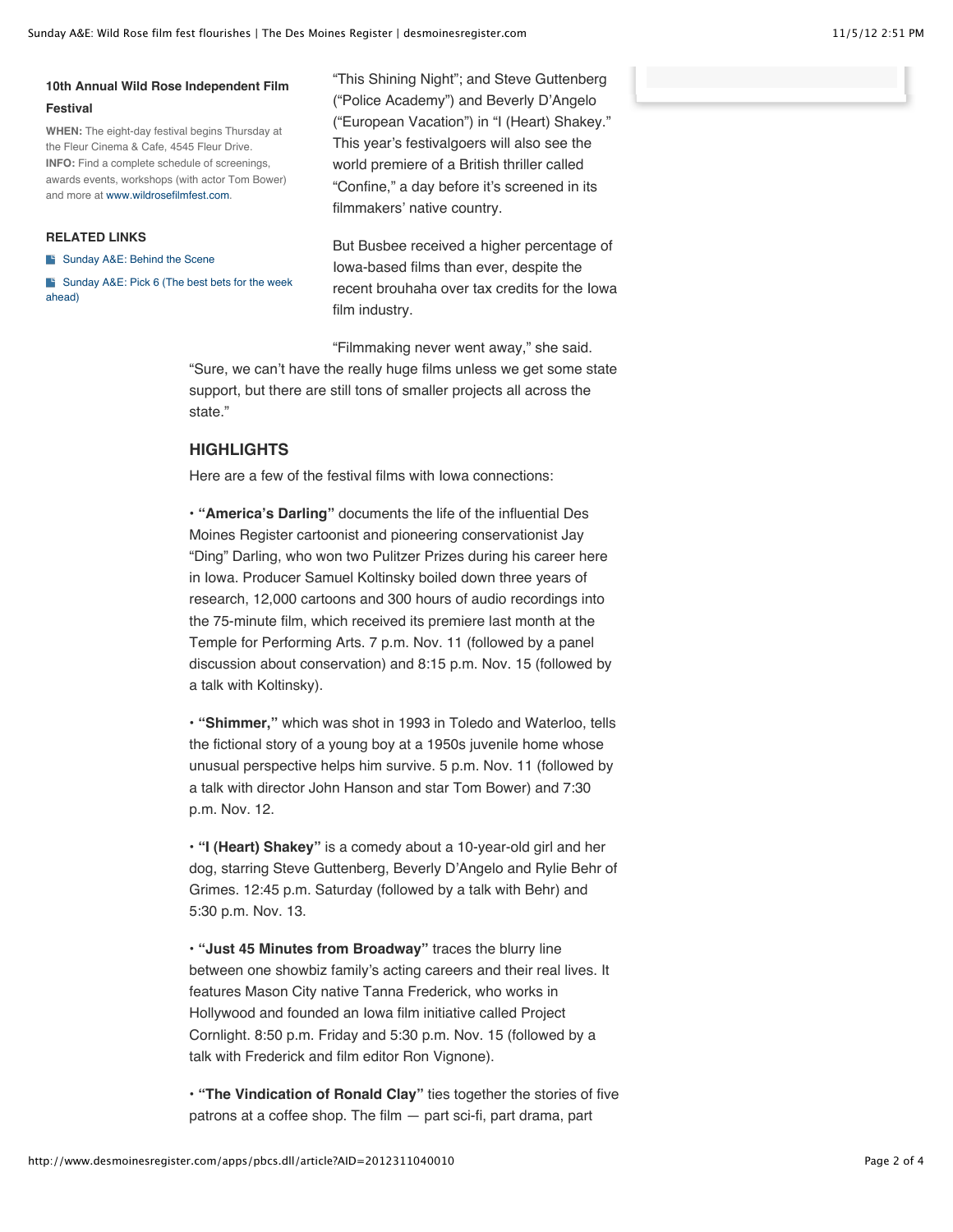comedy — was created in Fairfield with elaborate special effects. 6:50 p.m. Friday (followed by a talk with director Cullen Thomas and producer Donald Revolinski) and 5:30 p.m. Nov. 14.

**• "Game of Chance"** follows a group of friends on their regular poker night, and the mysterious guest who ups the ante. It was shot in Des Moines by director Scott Thompson. 8 p.m. Thursday (followed by a talk with Thompson).

**• "Easton's Article"** is set in 1997, when a 40-year-old man discovers his own obituary on the then-new World Wide Web, prompting him to rewrite his future. The movie was shot in Dubuque by director Tim Connery. 5:30 p.m. Nov. 12 (followed by a talk with Connery) and 7:30 p.m. Nov. 13.

## **[View Comments](http://www.desmoinesregister.com/comments/article/20121104/ENT/311040010/Sunday-E-Wild-Rose-film-fest-flourishes)** | **[Share your thoughts »](http://www.desmoinesregister.com/comments/article/20121104/ENT/311040010/Sunday-E-Wild-Rose-film-fest-flourishes)**

#### **TOP VIDEO PICKS**





[Body of missing 12-year](http://www.desmoinesregister.com/videonetwork/1920061948001?odyssey=mod%7Ctvideo%7Carticle)old found in recycling bin Oct 23, 2012



[Bill Clinton talks about](http://www.desmoinesregister.com/videonetwork/1937258330001?odyssey=mod%7Ctvideo%7Carticle) Hurricane Sandy Oct 31, 2012



[Ankeny's Pezzetti:](http://www.desmoinesregister.com/videonetwork/1930097325001?odyssey=mod%7Ctvideo%7Carticle) Changing times Oct 28, 2012

| <b>ARCHIVES</b> | <b>PROMOTIONS</b> | <b>CUSTOMER SERVICE</b> |
|-----------------|-------------------|-------------------------|
|                 |                   |                         |
|                 |                   |                         |
|                 |                   |                         |